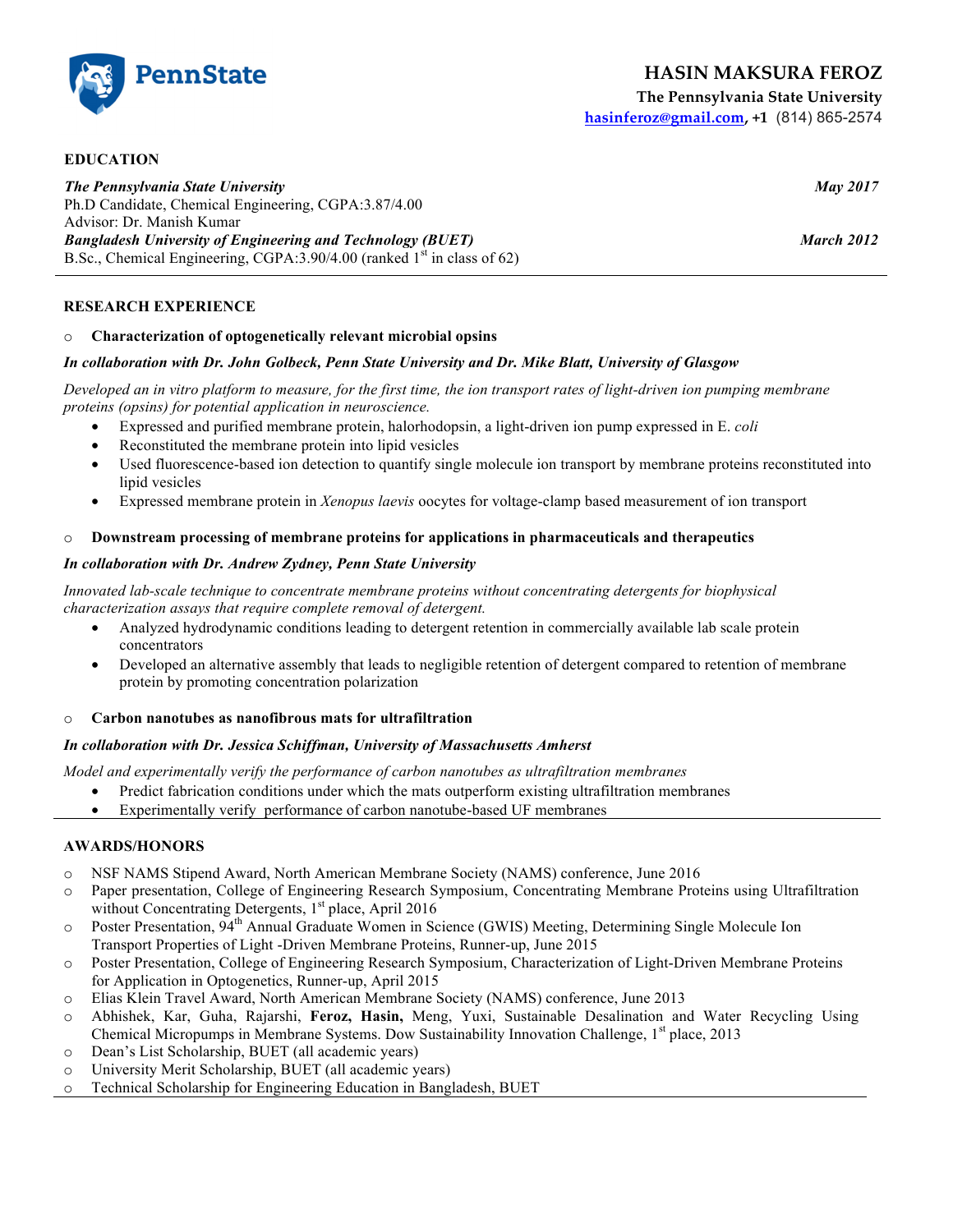# **PUBLICATIONS**

- 1. **Feroz, Hasin**, Ikwuagwu, B., Vandervelden C., Zydney A. and Kumar M., Concentrating membrane proteins using ultrafiltration without concentrating detergents (Biotechnol. Bioeng.. 2016)
- 2. Saboe ,Patrick O., Conte, Emelia, Chan, Stanley, **Feroz, Hasin**, Ferlez, Bryan, Sines, Ian T. ,Yan, Hengjing, Bazan, Guillermo C., Golbeck, John and Kumar, M, Biomimetic wiring and stabilization of photosynthetic membrane proteins with block copolymer interfaces (Journal of Materials Chemistry A, accepted)
- 3. **Feroz, Hasin**, Ferlez B., Blatt M., Hibberd J., Burroughs N., Smirnoff N., Parak W., Golbeck J. and Kumar, M, Measuring single-molecule ion transport properties of halorhodopsin (In preparation)
- 4. **Feroz, Hasin**, Kumar, M, Synthesis and modeling of carbon nanotube mats as high-performance ultrafiltration membranes (In preparation)
- 5. **Feroz, Hasin**, Kumar, M, Controlling detergent micelle properties and concentrations during membrane protein processing

(In preparation)

# **CONFERENCES, PRESENTATIONS, POSTER**

- 1. Feroz, Hasin, Vandervelden, Craig, Ikwuagwu, Bon, Ferlez, Bryan, Baker, Carol, Lugar, Daniel J. Grzelakowski, Mariusz, Golbeck, John, Zydney, Andrew and Kumar, Manish, Ultrafiltration to concentrate membrane proteins without concentrating detergents, Poster presented at the North American Membrane Society (NAMS) conference, June 2016
- 2. Feroz, Hasin M., Ferlez B., Blatt M., Hibberd J., Burroughs N., Smirnoff N., Parak W., Golbeck J. and Kumar, M., Determining single molecule ion transport properties of light-driven membrane proteins, Poster presented at the Biophysical Society (BPS) 59th Annual Meeting, February 2015
- 3. Feroz, Hasin M., Shen, Yuexiao, Ferlez, Bryan, Golbeck, John H. and Kumar, Manish, Light Driven Desalination Membranes, Poster presented at the North American Membrane Society (NAMS) conference, June 2013
- 4. Feroz, Hasin M., Nahar, J., Rahman, M. M, Eco-friendly Jute Processing, Journal of Chemical Engineering, IEB, Bangladesh,Volume ChE. 26, No. 1, December 2011
- 5. Nahar, J.,Feroz, Hasin M., Rahman, M. M., Jute processing: A comparative study, 2nd Annual Paper Meet, Institute of Engineers, Bangladesh (IEB), December, 2011
- 6. Feroz, Hasin M., Nahar, J., Sabrina, Syeda (2011), Hydrogen by MEC:A Fuel Source for the Future, 3rd International Conference on Chemical Engineering (ICChE), BUET, Dhaka,December 2011

# **LEADERSHIP, OUTREACH AND PROFESSIONAL MEMBERSHIP**

- 1. Mentor for Science-U Water Camp, The Pennsylvania State University, 2013-2015
- 2. Penn State Chemical Engineering Safety Committee Member, 2015-present
- 3. Vice-president, BSA (Bangladesh Student Association) at Penn State, The Pennsylvania State University, 2016
- 4. North American Membrane Society (NAMS) member, 2013-present
- 5. American Institute of Chemical Engineers (AIChE) member, 2015-present
- 6. Organized and anchored ICChE International Conference on Chemical Engineering, BUET, 2012

## **SKILLS**

| <b>Recombinant techniques</b><br>(membrane/soluble protein) |                                                    | <b>Optical spectroscopy</b>              | <b>Bioseparations/</b><br>Electrophysiology | Molecular biology/<br>Immunochemistry | Software                     |
|-------------------------------------------------------------|----------------------------------------------------|------------------------------------------|---------------------------------------------|---------------------------------------|------------------------------|
| $\bullet$                                                   | Cell culture<br>Protein purification               | TEM, DLS/UV Vis<br>• Confocal microscopy | FPI.C.<br>HPLC/LC<br>$\bullet$              | Cloning<br>Western blot               | <b>MATLAB</b><br>Mathematica |
|                                                             | Protein quantification<br>Protein characterization | Stopped-flow<br>spectroscopy             | Ultrafiltration<br>Voltage clamp            | Restriction<br>digestion              | Origin<br>Illustrator        |

o *Teaching Assistant for Unit Operations Lab, Chemical Engineering, Penn State University Fall 2014*

# **TEACHING EXPERIENCE**

|  | in the community of the state of the community of the community of the community of the community of the community of the community of the community of the community of the community of the community of the community of th |
|--|--------------------------------------------------------------------------------------------------------------------------------------------------------------------------------------------------------------------------------|
|  | Instructed undergraduate students to understand the principle of and experimentally verify separation techniques,                                                                                                              |
|  | including ultrafiltration and HPLC                                                                                                                                                                                             |

- o *Research Mentor, Chemical Engineering, The Pennsylvania State University 2013-Present*
	- Mentored high school and undergraduate students to conduct research independently in the lab (2 high school students and 14 undergraduates)
	- Mentored students in the Research Experience for Undergrads (REU) program,  $1<sup>st</sup>$  prize to REU mentee at REU symposium, The Pennsylvania State University
- o *Lecturer, Chemical Engineering, BUET Apr 2012-June 2012*
	- Planned, coordinated and instructed undergraduate courses-material balance, unit operation lab
	- Organized industrial tours for undergraduate student